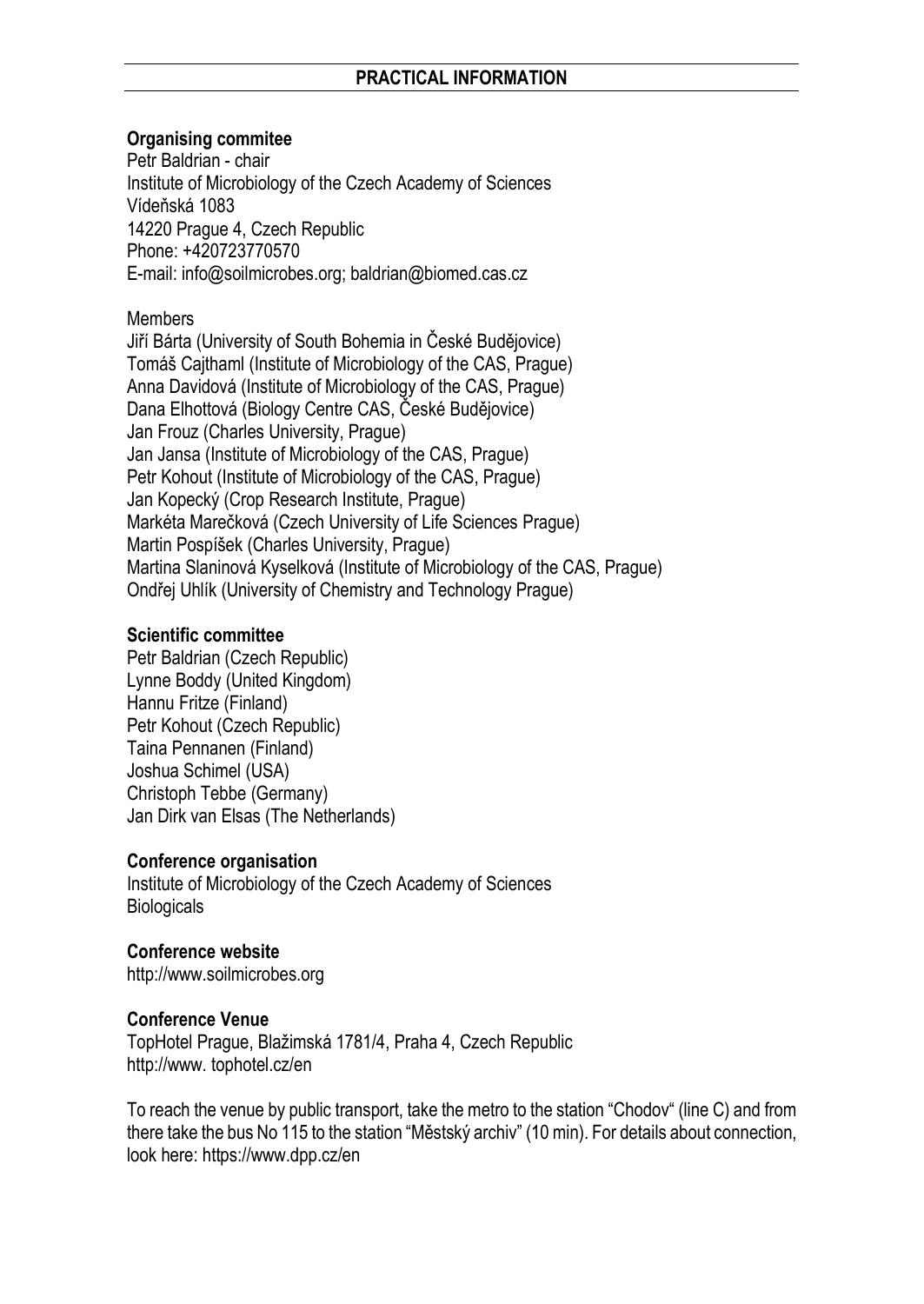Please refer to the map for detail. Paid public parking is available on site.

#### **Language**

The official language of the conference is English.

#### **Registration**

Registration desk in Top Hotel Praha will be open in a foyer of the Top Congress Hall. Opening hours:

| Sunday, June 19                      | 13:00-18:00   |
|--------------------------------------|---------------|
| Monday, June 20                      | 8:00-11:00    |
| Tuesday, June 21 – Thursday, June 23 | $8:00 - 9:00$ |

All participants will receive Certificate of attendance during registration.

#### **Name badges**

All conference participants, accompanying persons and exhibitors are kindly requested to wear their badges throughout the conference in order to be admitted to the lecture hall and other conference facilities. Name badges will be also required for the admission to the Gala Dinner.

#### **Oral presentations**

Welcome and keynote lectures will take place in the Congress Hall I.

All oral presentations + poster sessions will be held in the Congress Hall II.

Invited talks are scheduled for 22 minutes + 3 minutes for questions, contributed talks for 12 minutes + 3 minutes for questions. Brief talks will take 5 minutes with no immediate discussion (but there will be an opportunity to discuss with the authors at their posters). Presentations should be prepared in Microsoft PowerPoint-compatible format. The authors are responsible for checking the functionality of their presentations. The presenters' computer will have an Internet access but we strongly recommend saving any web pages in the presentation offline. Speakers' ready corner will be available to all speakers from the beginning of registration until the end of the day's program. The presentations should be submitted at latest one day before they are scheduled to the organizers in the Speakers' ready corner.

#### **Poster presentations**

Poster presentations will be displayed in the Congress Hall II. All posters will be displayed on the day of their poster session and should be hanged as soon as possible in the morning and removed after the poster session. Poster dimensions should not exceed 90 cm (width) x 150 cm (height). Presenting authors are requested to be available at their posters for informal discussion during their poster session.

The organizers are not responsible for any posters that have not been removed in time.

Student poster awards (100 EUR + diploma) will be awarded to three best posters presented by authors that are students. The winners will be announced in the end of the conference.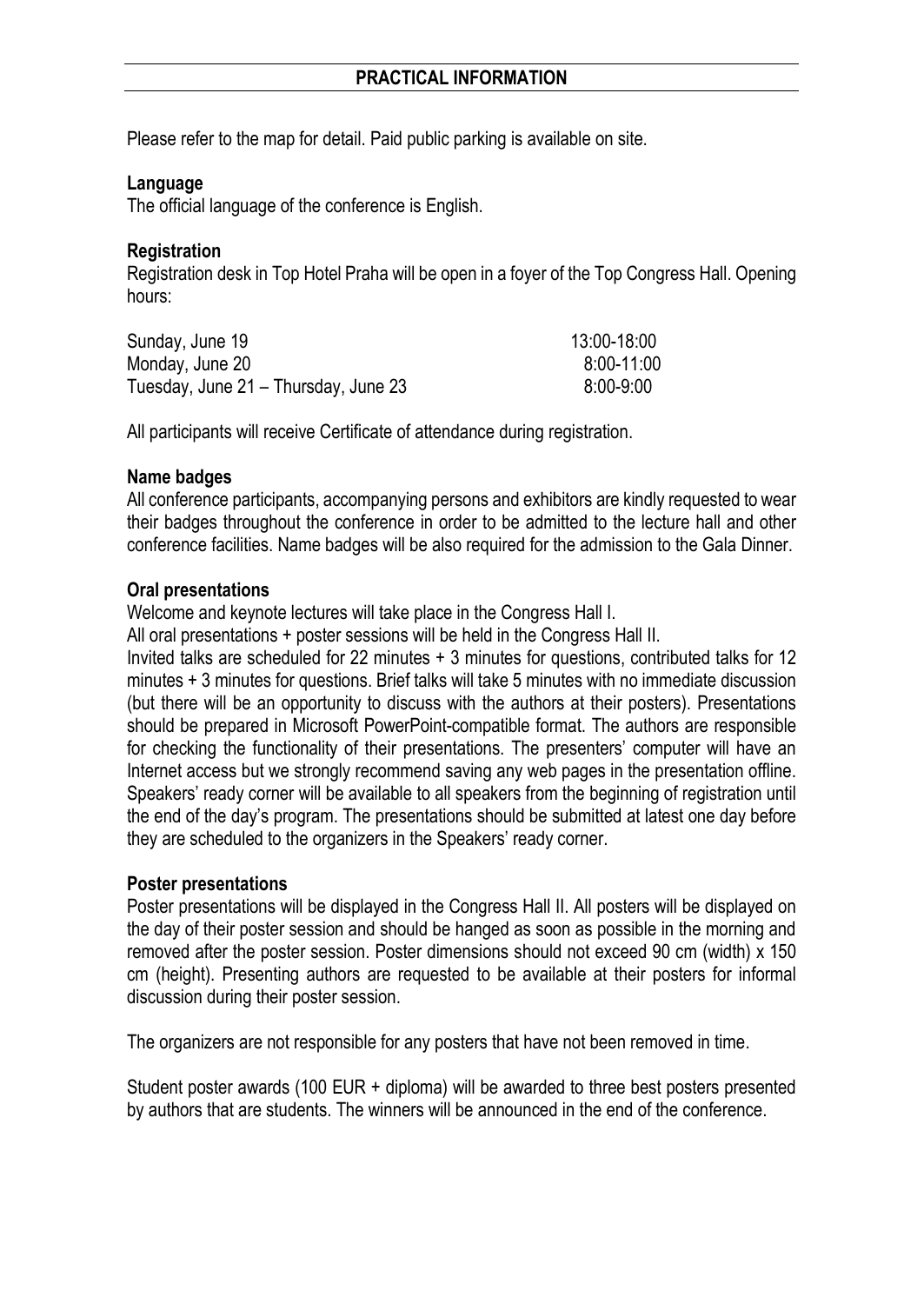#### **Internet access**

Wireless internet will be available in the conference hotel free of charge to all participants.

### **Refreshments**

Lunches (hot buffet, Monday – Wednesday, takeaway lunch on Thursday) and coffee breaks (coffee and tea) are included in the registration fee. Lunches will be served in the Hall Praha, coffee will be served in the Congress Hall II. Name badges should be used during lunches. Please note that "Ecology of Soil Microorganisms" is a nonsmoking conference.

#### **Wellcome reception**

All conference participants are cordially welcome to join the Welcome reception to be held on Sunday, June 19 from 19:00 till 21:30 in the Hall Praha. The reception is included in the registration fee. Name badges should be used.

# **Conference dinner**

Conference dinner will take place in the Japanese Garden of TopHotel Praha on Wednesday, June 22 between 19:30 and 22:30. The dinner is included in the registration fee. Name badges should be used.

#### **Meals**

All meals are served in a buffet style and will be labelled so that any dietary restrictions can be considered.

# **Journal Thematic Issue – FEMS Microbiology Ecology**

Conference participants are welcome to submit full papers based on their results presented at the conference to the Special Thematic Issue of FEMS Microbiology Ecology "Ecology of Soil Microorganisms". Deadline for submissions is December 15, 2022.

More information: https://academic.oup.com/femsec/pages/call\_for\_papers#soil\_

# **Liability and Insurance**

The organizer is not able to take responsibility whatsover for injury, damage or loss involving persons and property during Conference. Participants are advised to take out their own personal travel and health insurance for their trip.

# **Public transport in Prague**

There are three metro lines and a number of tramway and bus lines in Prague. Details on city transport system are available at the official Prague Public Transport web site [http://www.dpp.cz/en/.](http://www.dpp.cz/en/)

# *Tickets:*

Tickets are sold at yellow ticket machines (also in English, coins only), at ticket offices located at some metro stations, in newspapers stands, and at tourist information centers. Some ticketvending machines accept payments by credit cards. It is also possible to buy a temporary ticket using SMS. Each ticket must be validated upon the entrance to the metro station or in the tram / bus to mark the start of the validity period.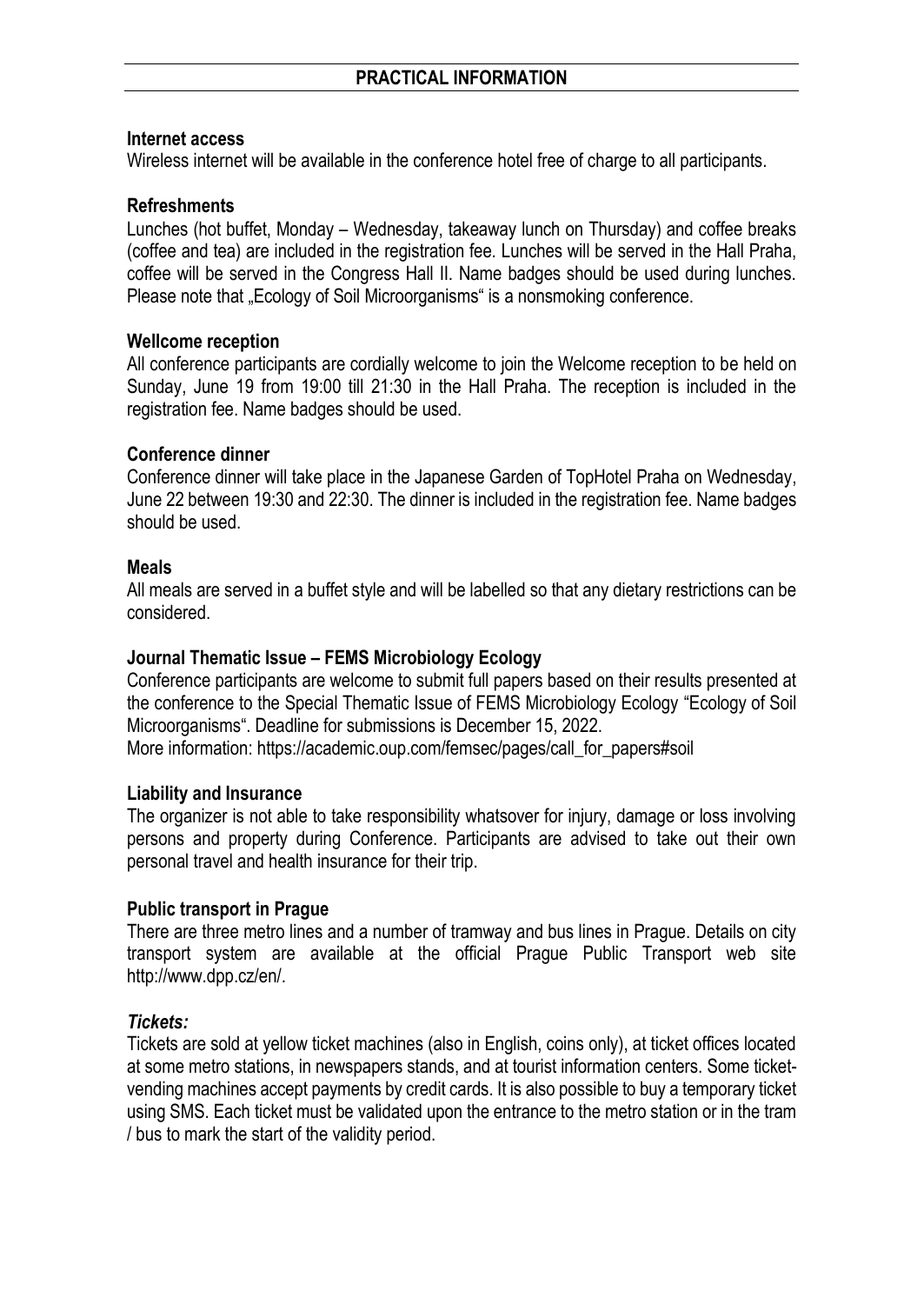**Tickets cost 30 CZK (30 min) or 40 CZK (90 min since validation)**. It is possible to change between buses, trams and metro.

# **Taxi**

You can find the contacts for recommended non-stop taxi call centres in Prague at the official website of Prague: http://www.praguewelcome.cz/en/

# **Epidemiological situation**

It is expected that the epidemiological situation in the Czech Republic is stable with very little risk. No binding safety measures are in place, but it is recommendable to care for hygiene.

#### **Currency**

The currency is the Koruna (CZK). 1 EUR is approximately 25 CZK, 1 USD is approximately 23 CZK. Money can be exchanged at numerous exchange offices and in banks, as well as in some hotels, shops and restaurants, Euros can be often used as well (ask in advanceCredit cards can be used almost everywhere. We strongly recommend to use official bank and hotel exchange offices.

#### **Emergency call**

112

# **Call to the Czech Republic**

The international country code of the Czech Republic is 420 (dial either 00420 or +420 if not already included at the beginning of the telephone number).

# **Electricity**

230 Volts/50 Hz, type E electrical outlet. You can buy plug converters in electronic stores.

**Imprint** Tiskárna Pětka, s.r.o., Circulation: 250 Editorial deadline: 25 May 2022

The authors are responsible for the content of their contributions.

Recommended citation:

Piché Choquette S., Slaninová Kyselková M., Pospíšek M., Baldrian P. (Eds.), 2022. Ecology of Soil Microorganisms - Book of Abstracts, Prague, June 19 – 23, 2022.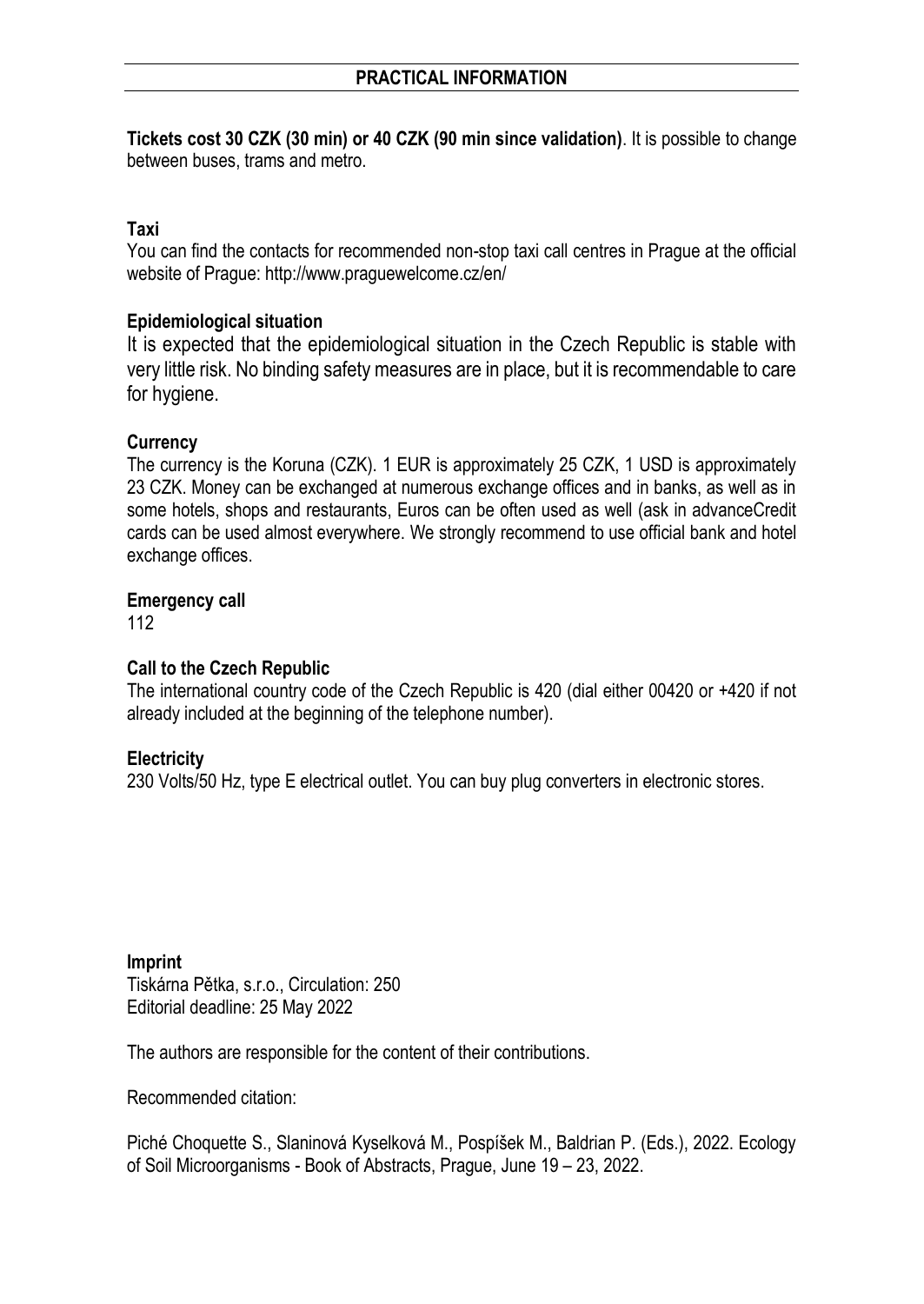

# CONFERENCE VENUE AND SURROUNDINGS

- 1 TopHotel Prague, conference venue
- 2 Bus stop of bus 115 "Městský archiv"

3 – Bus stop of bus 115 "Chodov" going to the conference venue; transfer from / to metro line

C, shopping centre